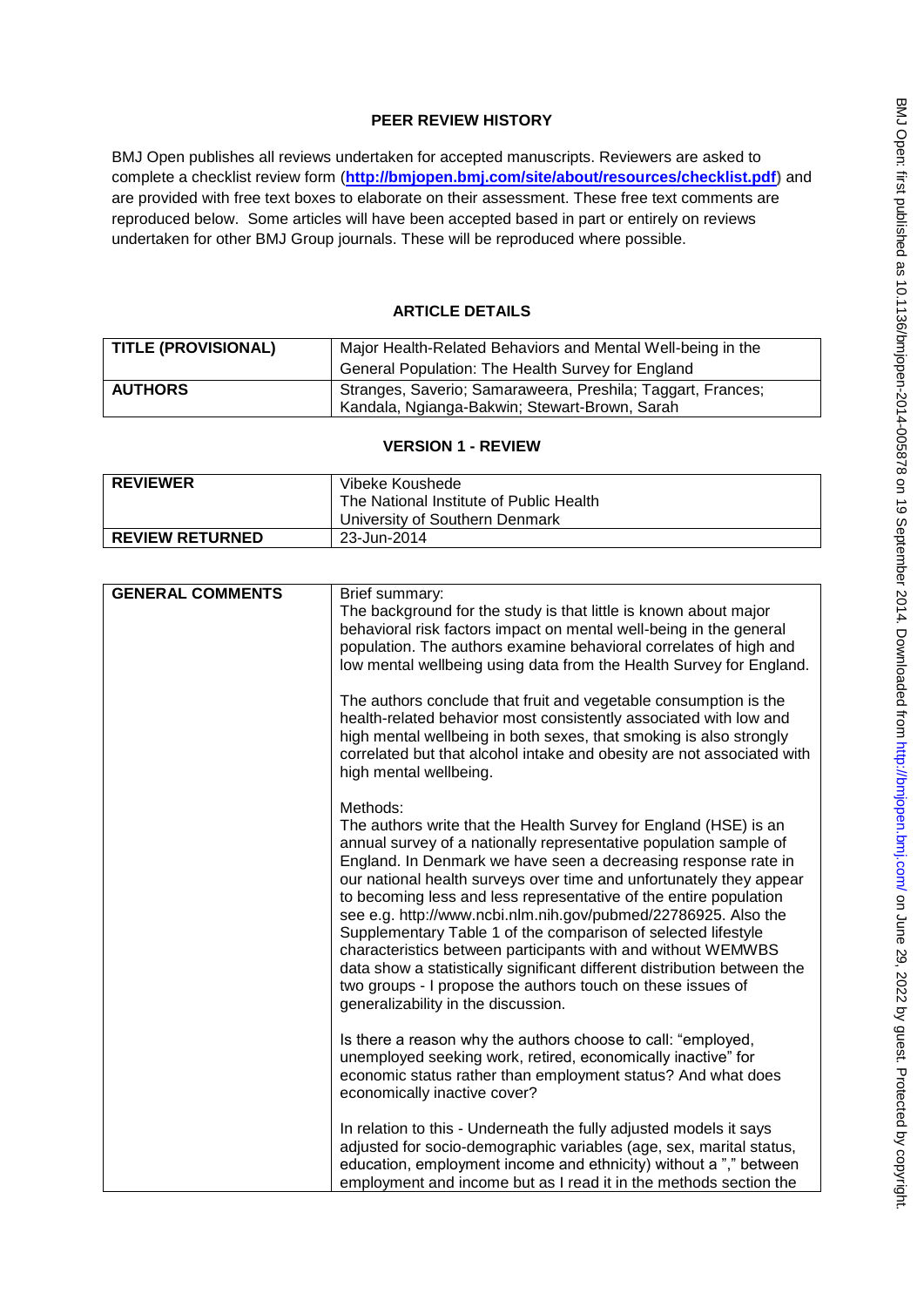| models are adjusted for what I would call employment status and<br>household income. (Also, here the word economic status is not<br>used). Is this correct?                                                                                                                                                                                                                                                                                                                                                                                                                                                                                                                                                                                                                                                                                                                                                                                                                                                                         |
|-------------------------------------------------------------------------------------------------------------------------------------------------------------------------------------------------------------------------------------------------------------------------------------------------------------------------------------------------------------------------------------------------------------------------------------------------------------------------------------------------------------------------------------------------------------------------------------------------------------------------------------------------------------------------------------------------------------------------------------------------------------------------------------------------------------------------------------------------------------------------------------------------------------------------------------------------------------------------------------------------------------------------------------|
| Results - discussion:<br>BMI - In Denmark leading experts in obesity research are currently<br>suggesting that BMI is not an appropriate measure if the aim is to<br>examine health, as it only takes weight related to height into account<br>but doesn't account for the actual distribution of fat. An individual<br>may have a high BMI yet a healthy percentage of body fat or have a<br>low BMI with a harmful percentage of body fat. As I read the results<br>in the unadjusted models the OR for low MWB are highest among<br>not only the obese but also the underweight in a u-shaped manner -<br>as the authors also point out they are in sex-stratified analyses<br>among women. BMI is a commonly used measure in health surveys<br>yet perhaps this comment might be a point for discussion regarding<br>the results of e.g. overweight and high MWB.                                                                                                                                                               |
| Smoking: Lower odds ratios of high mental wellbeing were found<br>among ex-smokers (0.79, 95% CI 0.69-0.90) - could this be due to<br>underlying illness resulting in smoking cessation?                                                                                                                                                                                                                                                                                                                                                                                                                                                                                                                                                                                                                                                                                                                                                                                                                                            |
| I have the following considerations in relation to alcohol intake and<br>mental well-being:<br>Table one shows a statistical significant different distribution of all<br>four health-related behaviors in relation to well-being. Looking at<br>alcohol there are e.g. fewer individuals with low MWB who drink<br>sensibly compared those with medium or high MWB, and there are<br>fewer individuals with high MWB who have a harmful drinking<br>behavior compared to those with medium and low MWB.<br>I believe that one would generally not expect a linear trend in<br>relation to alcohol intake and health but rather a u-shaped tendency<br>- which also appears to be the case in relation to well-being -<br>therefore I suggest leaving out the p value for linear trend in table 2<br>and 3. I am uncertain if changing the reference group to be the<br>sensible drinkers rather than never-drinkers might alter the statistical<br>significance off the results related to alcohol but I am not a<br>statistician. |
| Also looking at the results I wonder if the mechanisms or underlying<br>characteristics behind never drinkers and ex-drinkers among<br>individuals with low MWB and those with high MWB might differ, do<br>the authors have any thoughts on this?.                                                                                                                                                                                                                                                                                                                                                                                                                                                                                                                                                                                                                                                                                                                                                                                 |
| There is as I see it a u-shaped association between alcohol intake<br>and low MWB which is statistically significant in table 2 model 2<br>adjusted for age and sex.                                                                                                                                                                                                                                                                                                                                                                                                                                                                                                                                                                                                                                                                                                                                                                                                                                                                |
| In the models in table 3 there similarly appears to be an association<br>between alcohol intake and high mental wellbeing albeit not<br>statistically significant. The results suggest that individuals with a<br>harmful drinking pattern are the least likely to have high odds of high<br>MWB compared to the other groups and this result is also<br>statistically significant in model 2.                                                                                                                                                                                                                                                                                                                                                                                                                                                                                                                                                                                                                                      |
| In the supplementary tables 2 and 3 there also appears to be a u-<br>shaped association between OR for low mental wellbeing and<br>alcohol intake among women and men in the unadjusted models,<br>and among women in the adjusted model. Similarly there appears to<br>be an almost u-shaped pattern in the unadjusted model of sex-                                                                                                                                                                                                                                                                                                                                                                                                                                                                                                                                                                                                                                                                                               |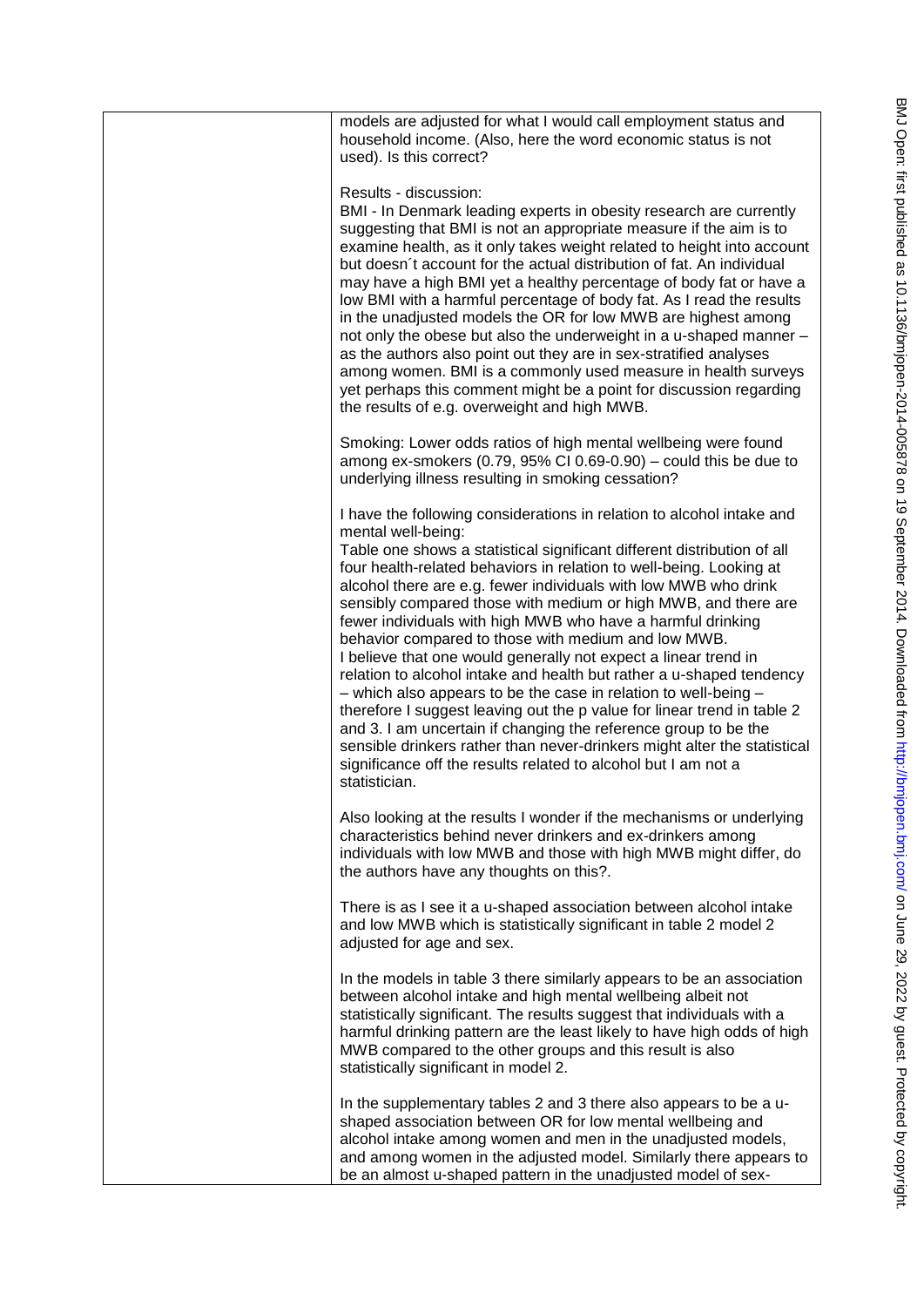| stratified analyses, OR for high mental wellbeing (supplementary<br>table 3) related to alcohol intake among men and women - with<br>harmful drinkers having the lowest OR of high MWB compared to<br>the other groups.                                                                                                                                                                                                                                                                                                                                                                                                                                                                                                                                                                                                                                                                            |
|----------------------------------------------------------------------------------------------------------------------------------------------------------------------------------------------------------------------------------------------------------------------------------------------------------------------------------------------------------------------------------------------------------------------------------------------------------------------------------------------------------------------------------------------------------------------------------------------------------------------------------------------------------------------------------------------------------------------------------------------------------------------------------------------------------------------------------------------------------------------------------------------------|
| Most health behaviors are patterned by social determinants and<br>many of these determinants as well as health-behaviors are strongly<br>correlated with one another e.g. education, income, and<br>employment, smoking and alcohol – perhaps the non-significant<br>results in model 3 reflect some sort of over- adjustment? I suggest<br>the authors perhaps consider this aspect e.g. in the discussion.<br>Causal graphs (Directed Acyclic Graphs) are increasingly used to<br>address this issue see e.g. Pearl J. Causality: models, reasoning<br>and inference. Cambridge: Cambridge University Press, 2000.                                                                                                                                                                                                                                                                               |
| Conclusion:<br>In the abstract the authors write that little is known about major<br>behavioral risk factors impact on mental well-being in the general<br>population, and in the introduction that they sought to quantify cross-<br>sectional associations between these behavioral risk factors and<br>mental wellbeing in this large representative sample of the English<br>adult population.                                                                                                                                                                                                                                                                                                                                                                                                                                                                                                 |
| From the wording and choice of outcome it is apparent that the<br>authors believe health behavior to have a causal effect on well-<br>being. And in conclusion the authors suggest that their findings<br>highlight the potential role of fruit and vegetable intake as a driver<br>not just of physical but also of mental wellbeing in the general<br>population.                                                                                                                                                                                                                                                                                                                                                                                                                                                                                                                                |
| I am aware of the strong associations between mental health and<br>health behavior. I also understand how e.g. physical activity might<br>influence well-being, or how smoking due to withdrawal symptoms<br>between cigarettes might affect well-being. Yet how a high fruit and<br>veg intake may result in high MWB in itself is not clear to me unless<br>it is due to a correlation e.g. with physical activity (as the authors<br>themselves touch upon) or reverse causality. The authors point to a<br>few recent studies in the discussion that suggest a causal pathway<br>between fruit and veg intake and well-being, yet these studies may<br>similarly be affected by problems related to confounding and reverse<br>causality. I would be interested to hear more about the authors'<br>thoughts of the underlying mechanism between fruit and veg intake<br>and mental well-being. |
| Also I know that a high intake of fruit and veg is recommended yet<br>there is to date no systematic evidence to rule out with certainty that<br>accumulative pesticide and herbicide residue is not harmful although<br>the doses are small - This is merely a personal reflection.                                                                                                                                                                                                                                                                                                                                                                                                                                                                                                                                                                                                               |
| The authors point themselves to limitations of the study related to<br>causality - I would soften the conclusion – perhaps rather write that<br>fruit and vegetable consumption is the health-related behavior most<br>consistently associated with low and high mental wellbeing and may<br>play a potential as a driver not just of physical but also of mental<br>wellbeing in the general population - future studies should be<br>carried out to address this topic. It is a very interesting study<br>regardless of findings related to fruit and veg as the other findings<br>support the notion that results related to low MWB and high MWB do<br>not merely mirror each other, and that mental health and well-being<br>should not be considered a continuum.                                                                                                                            |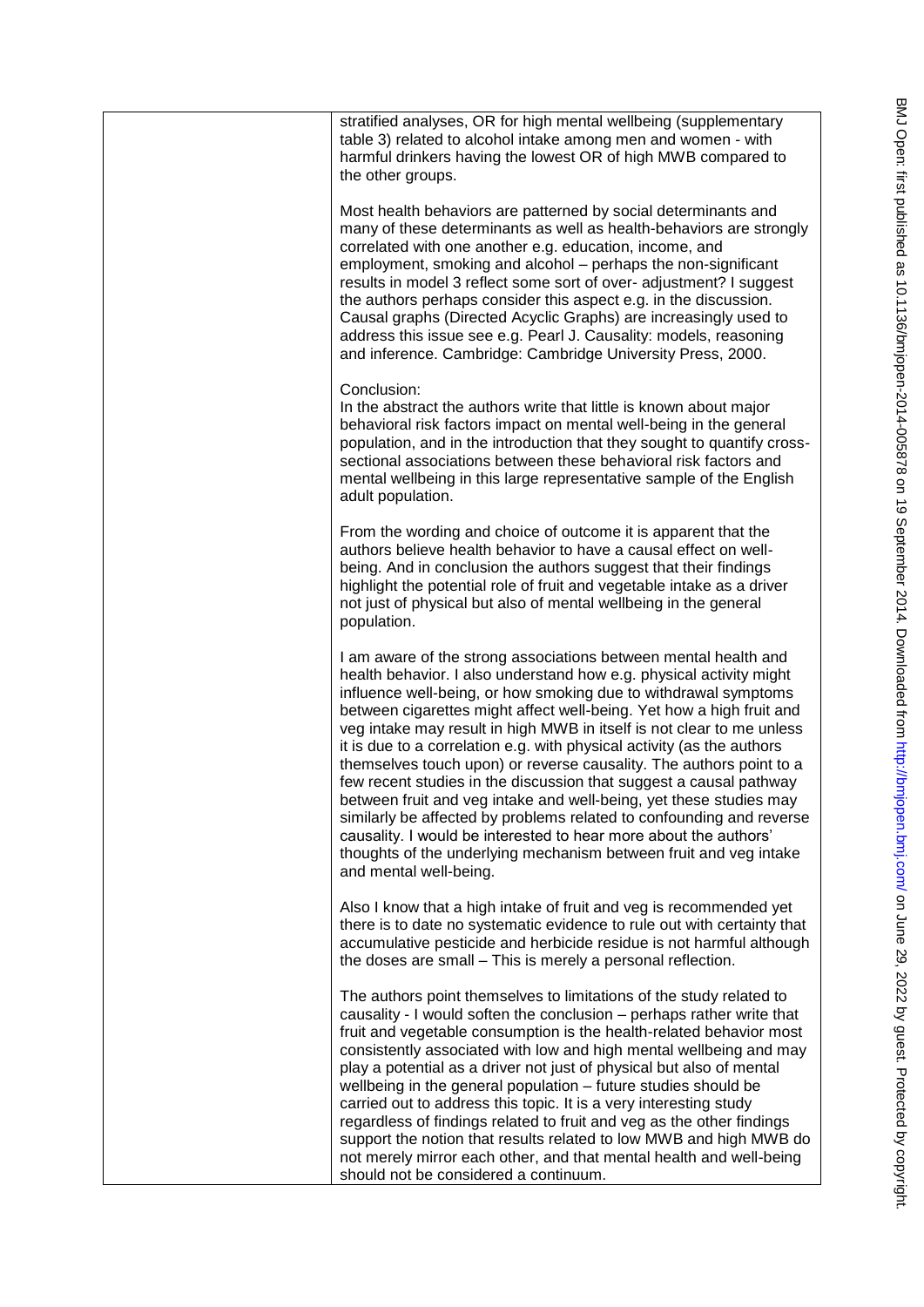| Minor comments:<br>Under the method section health behavior it says Data on physical<br>activity related were not collected in either the 2010 or 2011 surveys<br>it seems the word related should be deleted.<br>There is a "d" missing in table 2 model 1 in the word unadjusted. |
|-------------------------------------------------------------------------------------------------------------------------------------------------------------------------------------------------------------------------------------------------------------------------------------|
| Also there is part of a number missing in model 2, same table, under<br>the result for <1 portion/day fruit and veg.                                                                                                                                                                |
| Again thank you for giving me the opportunity to comment on this<br>interesting study.                                                                                                                                                                                              |

| <b>REVIEWER</b>        | Mark S. Kaplan, Dr.P.H.<br>Professor of Social Welfare<br><b>UCLA Luskin School of Public Affairs</b><br><b>USA</b> |
|------------------------|---------------------------------------------------------------------------------------------------------------------|
| <b>REVIEW RETURNED</b> | 04-Jul-2014                                                                                                         |

| <b>GENERAL COMMENTS</b> | As the authors correctly note, "mental wellbeing now assumes an          |
|-------------------------|--------------------------------------------------------------------------|
|                         | important place in mental health and public health policy." Although     |
|                         | it remains an important public health issue, the evidence on the         |
|                         | behavioral correlates of mental wellbeing is limited. Psychiatric        |
|                         | pathology has an enormous population health impact. Therefore            |
|                         | increasing our understanding of the role of mental wellbeing in          |
|                         | behavioral health is critically important for public health. The         |
|                         | correlational analysis is based on a large nationally representative     |
|                         | (although sampling procedure were not included) database with            |
|                         | extensive information on lifestyle habits. The primary aim involves      |
|                         | association between behavioral risk factors and mental wellbeing.        |
|                         | Overall, the study is well conceived, with a clear aim. The findings     |
|                         | shed important light on our understanding of the health behavior         |
|                         | correlates of mental health. and may contribute to future clinical and   |
|                         | public health interventions. The biggest concerns involve the            |
|                         | absence of a physical activity measure. Also, the authors should         |
|                         | discuss how fruit and vegetable consumption might also represent a       |
|                         | complex set of highly correlated dietary exposures, including fish,      |
|                         | whole grains, etc. In terms of the methodology, because of the           |
|                         | absence of well-established cut-points (e.g., caseness), the authors     |
|                         | might want to use the continuous version of the WEMWBS.                  |
|                         | However, if they use a categorical outcome, I recommend using a          |
|                         | multinomial regression rather than two logistic models or adjust for     |
|                         | multiple comparisons. Apparently, income should include a "missing"      |
|                         | category in the model. The manuscript has a few typos and the use        |
|                         | of the term "average" rather that "middle range." Finally, here are      |
|                         | some recent review articles that could be cited in the study.            |
|                         | Lai, Jun S., et al. "A systematic review and meta-analysis of dietary    |
|                         | patterns and depression in community-dwelling adults." The               |
|                         | American journal of clinical nutrition (2014): ajcn-069880.              |
|                         |                                                                          |
|                         | Rooney, Ciara, Michelle C. McKinley, and Jayne V. Woodside. "The         |
|                         | potential role of fruit and vegetables in aspects of psychological well- |
|                         | being: a review of the literature and future directions." Proceedings    |
|                         | of the Nutrition Society 72.04 (2013): 420-432.                          |
|                         |                                                                          |
|                         | Quirk, Shae E., et al. "The association between diet quality, dietary    |
|                         | patterns and depression in adults: a systematic review." BMC             |
|                         | psychiatry 13.1 (2013): 175.                                             |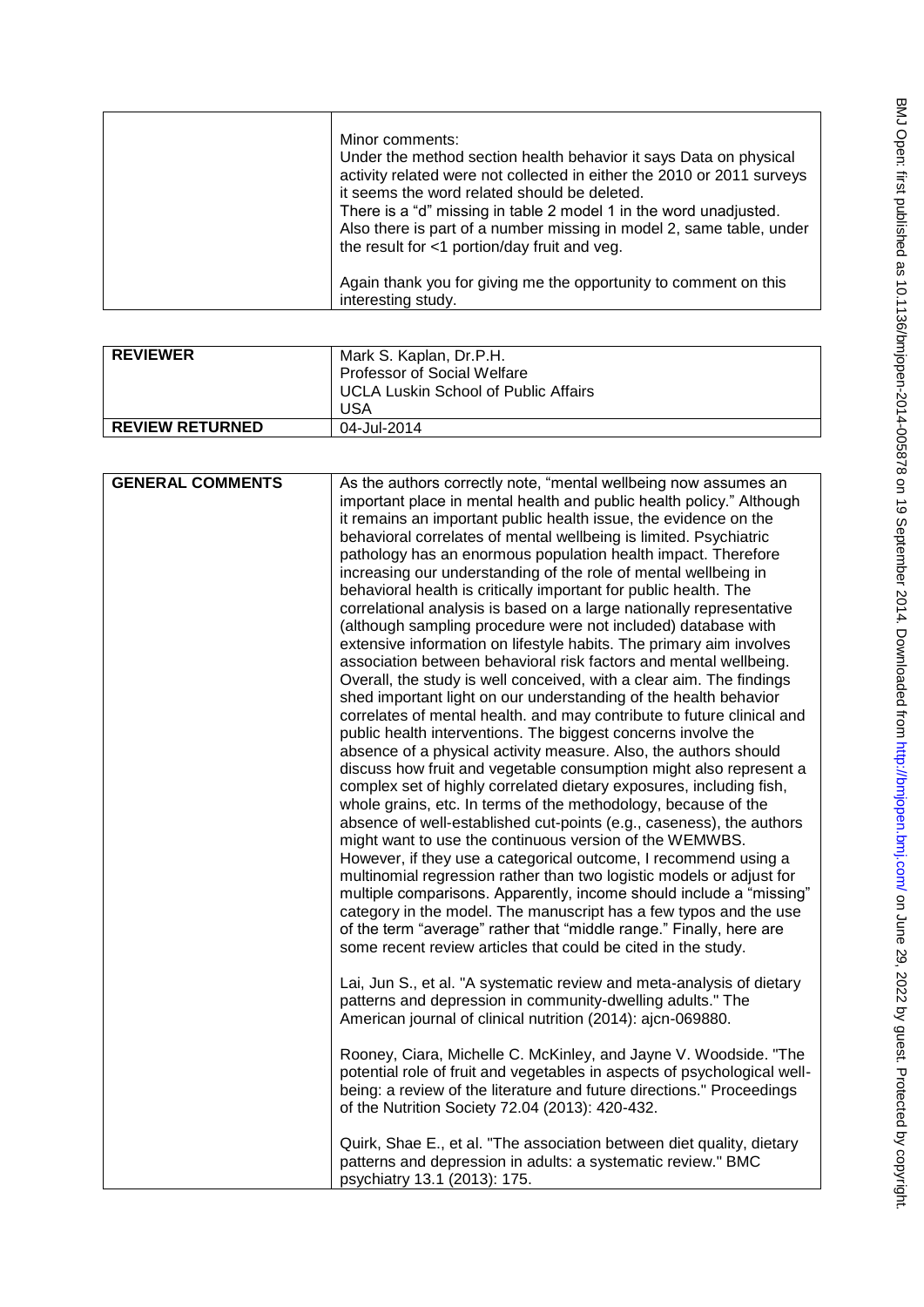| Sanhueza, C., Ryan, L., & Foxcroft, D. R. (2013). Diet and the risk of<br>unipolar depression in adults: systematic review of cohort studies.<br>Journal of Human Nutrition and Dietetics, 26(1), 56-70. |
|----------------------------------------------------------------------------------------------------------------------------------------------------------------------------------------------------------|
|----------------------------------------------------------------------------------------------------------------------------------------------------------------------------------------------------------|

#### **VERSION 1 – AUTHOR RESPONSE**

### RESPONSE TO REVIEWER 1

Thank you for giving me the opportunity to review this very well written paper on a highly relevant public health topic. The background, methods and results are all clear and well described. Reply: Thank you for very kind remarks about our manuscript.

Methods: The authors write that the Health Survey for England (HSE) is an annual survey of a nationally representative population sample of England. In Denmark we have seen a decreasing response rate in our national health surveys over time and unfortunately they appear to becoming less and less representative of the entire population... Also the Supplementary Table 1 of the comparison of selected lifestyle characteristics between participants with and without WEMWBS data shows a statistically significant different distribution between the two groups - I propose the authors touch on these issues of generalizability in the discussion.

Reply: The reviewer makes an excellent point. In the methods section we have already quoted the household response rate which was 66% in both years. In the discussion we have added a sentence drawing readers' attention to this and also referring to the percentage of WEMWBS complete responders in our sample and commenting on the generalizability. However we have edited Supplementary Table 1 because a missing values category had been included in error. When these are excluded there are fewer significant differences in the distribution of the selected variables between responders and non-responders. (The differences were because there is an expected correlation between non-response for WEMWBS questions and non-response for other questions). Is there a reason why the authors choose to call: "employed, unemployed seeking work, retired, and economically inactive" for economic status rather than employment status? And what does economically inactive cover?

Reply: This was a derived variable compiled by the Health Survey for England (HSE). It is a "social classification system that attempts to classify groups on the basis of employment relations, based on characteristics such as career prospects, autonomy, mode of payment and period of notice" unquote HSE. "Economically inactive" covers people who are not full time students. We have used the terminology employment status in the revised manuscript.

In relation to this - Underneath the fully adjusted models it says adjusted for socio-demographic variables (age, sex, marital status, education, employment income and ethnicity) without a "," between employment and income but as I read it in the methods section the models are adjusted for what I would call employment status and household income... Is this correct?

Reply: Yes, this is correct, i.e. the models were adjusted for employment status and household income indeed. We have clarified this issue in the revised manuscript and revised tables.

Results - discussion: BMI - In Denmark leading experts in obesity research are currently suggesting that BMI is not an appropriate measure if the aim is to examine health, as it only takes weight related to height into account but doesn´t account for the actual distribution of fat. An individual may have a high BMI yet a healthy percentage of body fat or have a low BMI with a harmful percentage of body fat. As I read the results in the unadjusted models the OR for low MWB are highest among not only the obese but also the underweight in a u-shaped manner – as the authors also point out they are in sex-stratified analyses among women. BMI is a commonly used measure in health surveys yet perhaps this comment might be a point for discussion regarding the results of e.g. overweight and high MWB.

Reply: These are two additional, excellent points made by this reviewer. We have altered the discussion to include these two points, and included an additional reference on the important and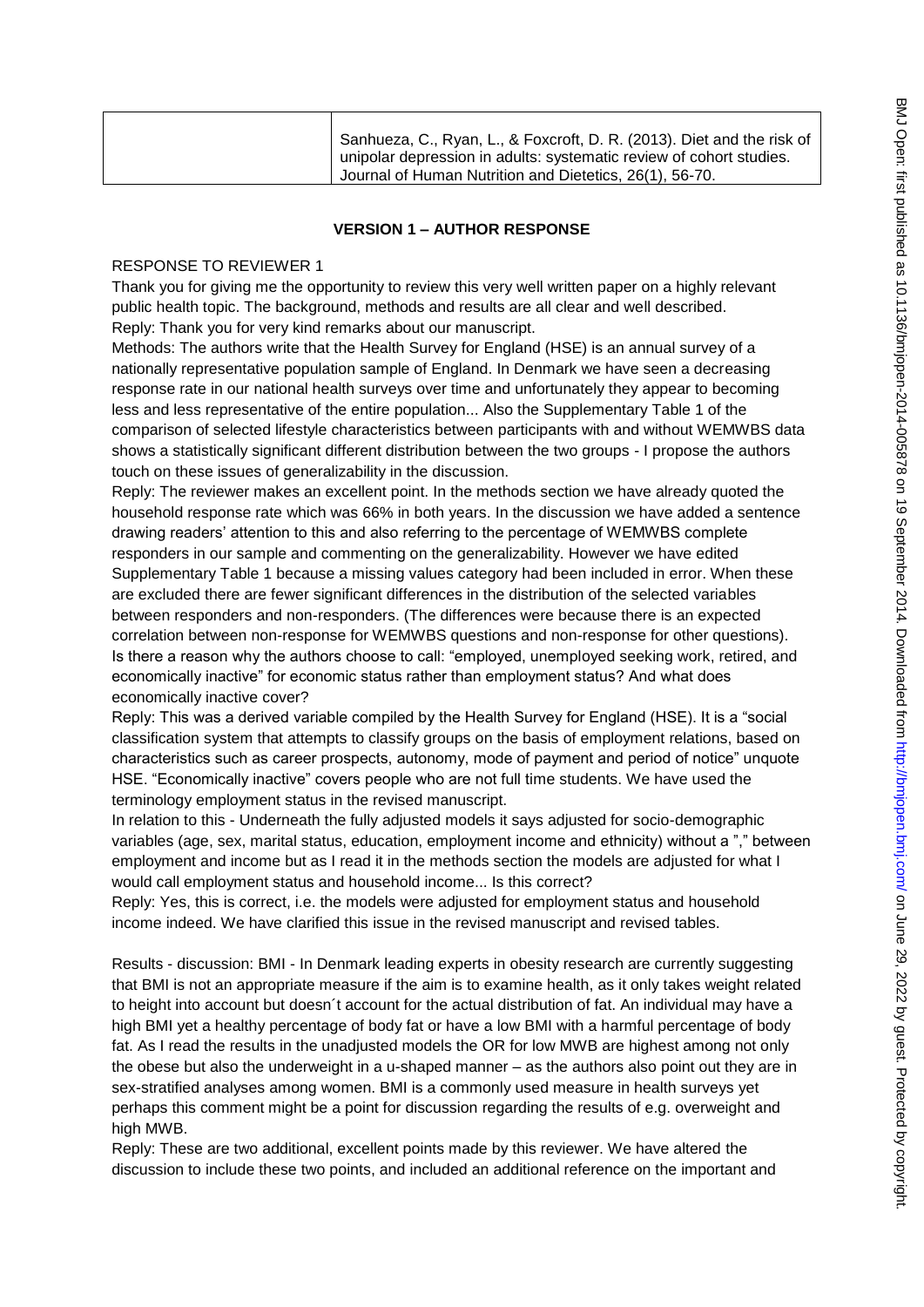Smoking: Lower odds ratios of high mental wellbeing were found among ex-smokers (0.79, 95% CI 0.69-0.90) – could this be due to underlying illness resulting in smoking cessation? Reply: this is a plausible explanation for this result, and we have included a statement in the discussion to acknowledge this issue.

I have the following considerations in relation to alcohol intake and mental well-being…Looking at alcohol there are e.g. fewer individuals with low MWB who drink sensibly compared those with medium or high MWB, and there are fewer individuals with high MWB who have a harmful drinking behavior compared to those with medium and low MWB. I believe that one would generally not expect a linear trend in relation to alcohol intake and health but rather a u-shaped tendency – which also appears to be the case in relation to well-being – therefore I suggest leaving out the p value for linear trend in table 2 and 3. I am uncertain if changing the reference group to be the sensible drinkers rather than never-drinkers might alter the statistical significance off the results related to alcohol but I am not a statistician.

Reply: Following the reviewer's suggestion, we have acknowledged the well-known U-shaped relationship between alcohol and health in the discussion of the revised paper. It is a credible explanation that moderate alcohol users are people who have an overall healthy social life and this would explain the relationship with wellbeing. We have left the analysis with the reference category "no alcohol", since this is the conventional format. For consistency across lifestyle variables, we would also prefer to leave the p-values for linear trend in tables 2 and 3.

Also looking at the results I wonder if the mechanisms or underlying characteristics behind never drinkers and ex-drinkers among individuals with low MWB and those with high MWB might differ, do the authors have any thoughts on this?

Reply: Never drinkers are likely to be different from ex-drinkers. There will be cultural, social and/or religious reasons for never drinking, but ex-drinking is more likely to be a-health related behaviour. The mechanisms linking these behaviours with low or high mental wellbeing are uncertain; we feel potential explanation would be overly speculative at this time.

Most health behaviours are patterned by social determinants and many of these determinants as well as health-behaviors are strongly correlated with one another e.g. education, income, and employment, smoking and alcohol – perhaps the non-significant results in model 3 reflect some sort of over- adjustment? I suggest the authors perhaps consider this aspect e.g. in the discussion. Causal graphs (Directed Acyclic Graphs) are increasingly used to address this issue see e.g. Pearl J. Causality: models, reasoning and inference. Cambridge: Cambridge University Press, 2000. Reply: the reviewer is right; many of these social determinants as well as health-behaviours are strongly correlated. We took the above fact into account in our model building. Our strategy consisted in showing first the independent relationship of each individual health-behaviour (what we termed Model 1: unadjusted relationship) then moving to partial adjustment (Model 2), which consisted of excluding the effects of age and sex. Finally, we made the full adjustment in Model 3 to resolve the issue of multiple confounders. By showing and moving from the independent relationship to the partial and full adjustment, we believe that the readers would appreciate magnitude of each healthbehaviour. We also agree with the reviewer that causal graphs can be used to address the above issue. However, in our case, causal graphs were not required, because we were able to address this issue with straightforward methods such as correlation and use of co-linearity test to exclude correlated determinants to come up with a model which is parsimonious.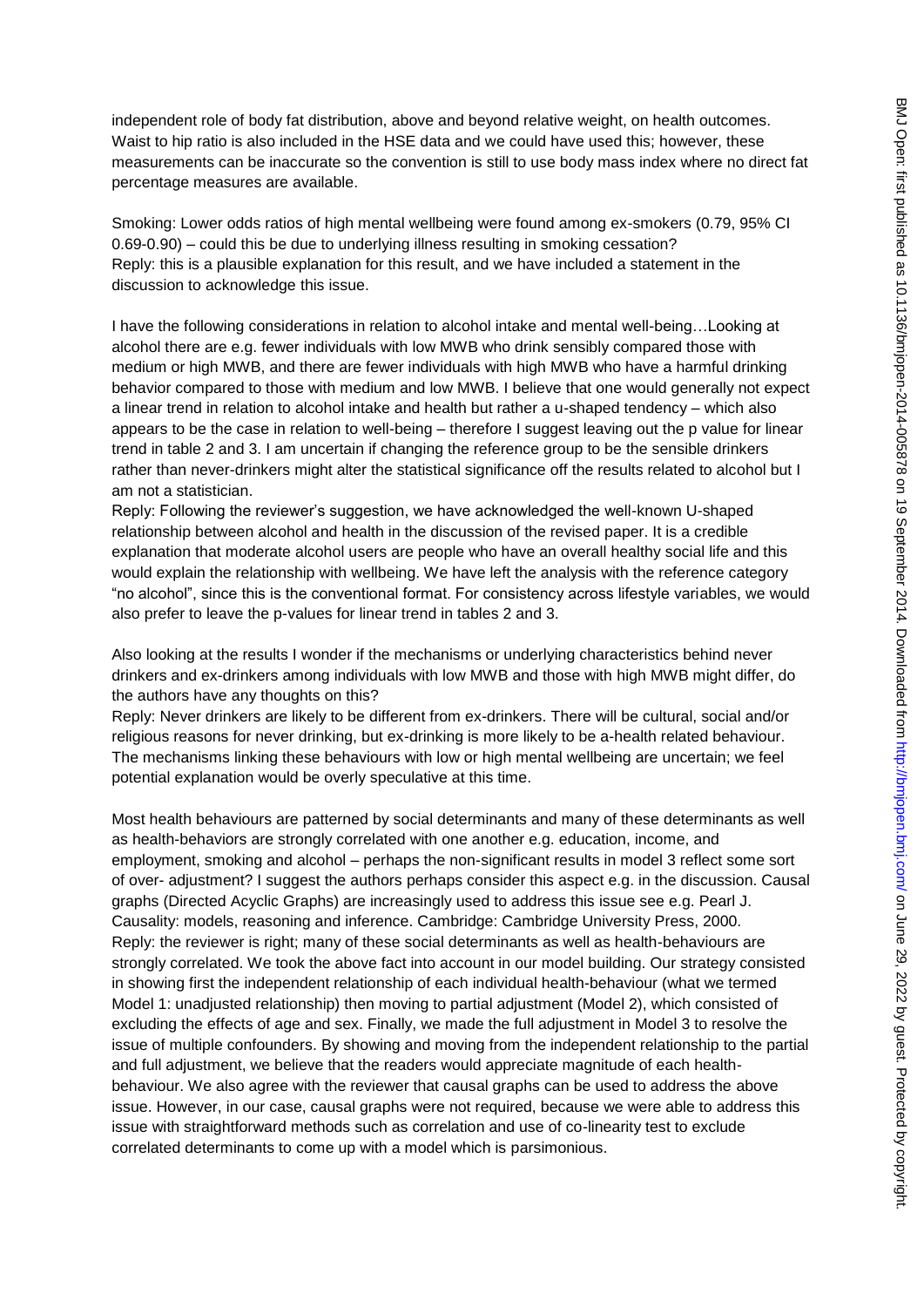Conclusion: I am aware of the strong associations between mental health and health behavior. I also understand how e.g. physical activity might influence well-being, or how smoking due to withdrawal symptoms between cigarettes might affect well-being. Yet how a high fruit and veg intake may result in high MWB in itself is not clear to me unless it is due to a correlation e.g. with physical activity (as the authors themselves touch upon) or reverse causality. The authors point to a few recent studies in the discussion that suggest a causal pathway between fruit and veg intake and well-being, yet these studies may similarly be affected by problems related to confounding and reverse causality. I would be interested to hear more about the authors' thoughts of the underlying mechanism between fruit and veg intake and mental well-being.

Also I know that a high intake of fruit and veg is recommended yet there is to date no systematic evidence to rule out with certainty that accumulative pesticide and herbicide residue is not harmful although the doses are small – This is merely a personal reflection.

The authors point themselves to limitations of the study related to causality - I would soften the conclusion – perhaps rather write that fruit and vegetable consumption is the health-related behaviour most consistently associated with low and high mental wellbeing and may play a potential as a driver not just of physical but also of mental wellbeing in the general population – future studies should be carried out to address this topic. It is a very interesting study regardless of findings related to fruit and veg as the other findings support the notion that results related to low MWB and high MWB do not merely mirror each other, and that mental health and well-being should not be considered a continuum.

Reply: We agree with the reviewer on these issues. The highly correlated nature of the variables included and the real possibility of reverse causality in cross sectional studies preclude firm conclusions about this. However the most consistent associations with wellbeing appear to be with fruit and vegetable consumption and it is possible that there is a causal link although as the reviewer points out there is not an obvious mechanism. Hence, following the reviewer's suggestion, we have included a statement in the discussion to acknowledge this issue, and have softened our concluding remarks in the revised manuscript.

#### Minor comments:

Under the method section health behavior it says Data on physical activity related were not collected in either the 2010 or 2011 surveys it seems the word related should be deleted. There is a "d" missing in table 2 model 1 in the word unadjusted. Also there is part of a number missing in model 2, same table, under the result for <1 portion/day fruit and veg. Reply: Thank you for pointing out these errors – We have made the corrections.

### RESPONSE TO REVIEWER 2

As the authors correctly note, "mental wellbeing now assumes an important place in mental health and public health policy." Although it remains an important public health issue, the evidence on the behavioral correlates of mental wellbeing is limited. Psychiatric pathology has an enormous population health impact. Therefore increasing our understanding of the role of mental wellbeing in behavioral health is critically important for public health. The correlational analysis is based on a large nationally representative (although sampling procedure were not included) database with extensive information on lifestyle habits. The primary aim involves association between behavioral risk factors and mental wellbeing. Overall, the study is well conceived, with a clear aim. The findings shed important light on our understanding of the health behavior correlates of mental health and may contribute to future clinical and public health interventions.

Reply: Thank you for very kind remarks about our manuscript.

The biggest concerns involve the absence of a physical activity measure. Reply: We have acknowledged this as a limitation of our study.

Also, the authors should discuss how fruit and vegetable consumption might also represent a complex